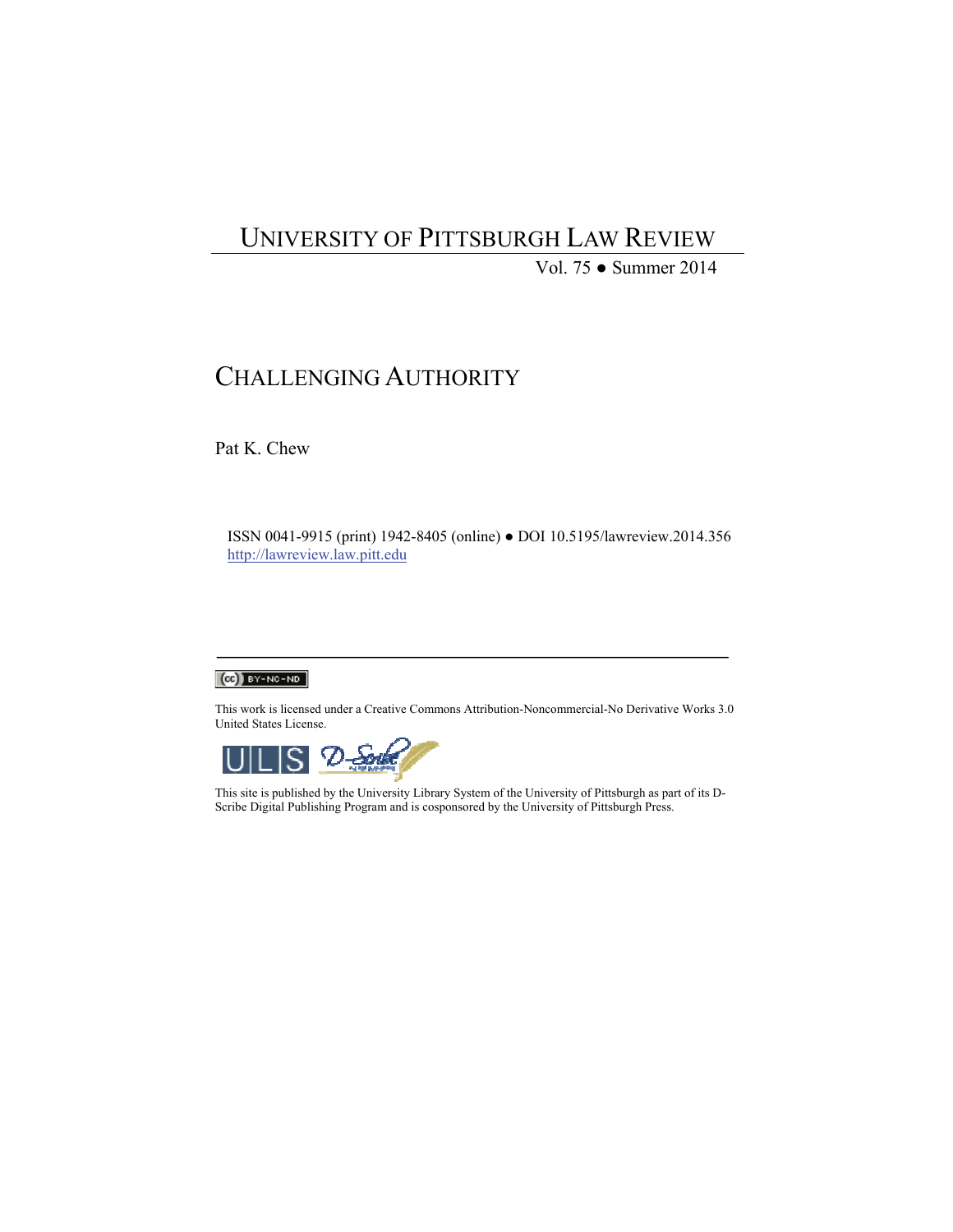## CHALLENGING AUTHORITY

Pat K. Chew<sup>\*</sup>

l

## **INTRODUCTION**

I take us back in time to 1985. Early that year Derrick Bell resigned his deanship at Oregon Law School in protest of the law school refusing to hire someone who he believed was a highly qualified Asian-American candidate.<sup>1</sup> As it turns out, I was that rejected Asian-American candidate.<sup>2</sup>

As I reflect on my role in that incident, I think about the back-up singers in the recent film *Twenty Feet From Stardom*. 3 These back-up singers were not the star act. They did not yet have their own stage platform; they were, at least figuratively speaking, still finding their voices. Like those back-up singers, I was

2 BELL, *supra* note 1; Chew, *supra* note 1.

<sup>3</sup> TWENTY FEET FROM STARDOM (RADIUS-TWC 2013).

<sup>\*</sup> Judge J. Quint Salmon and Anne Salmon Chaired Professor, University of Pittsburgh School of Law.

<sup>&</sup>lt;sup>1</sup> DERRICK BELL, CONFRONTING AUTHORITY: REFLECTIONS OF AN ARDENT PROTESTOR 45–46 (1994); *Derrick A. Bell, Jr.*, NATIONAL VISIONARY LEADERSHIP PROJECT, www.visionaryproject .org/bellderrick/ (last visited Aug. 1, 2014); Pat K. Chew, *Asian Americans: The Reticent Minority and Their Paradoxes*, 36 WM. & MARY L. REV. 1, 3–4 (1994).

Derrick and I accurately reported the facts, but ironically, some very respectable sources have reported incorrect facts. To set the record straight, the Harvard Law School website indicated that Derrick resigned in protest of an Asian American woman being denied tenure, when in fact, I was denied an initial offer of appointment. *See, e.g.*, *Derrick Bell (1930–2011)*, HARVARD LAW TODAY (Oct. 6, 2011), www.law.harvard.edu/news/2011/10/10\_derrick-bell.html. In addition, the *Washington Post* reported that Derrick resigned his deanship because the school would not hire two Asian American women, when of course, only my hiring decision was at issue. Matt Schudel, *Derrick A. Bell, Legal Scholar Who Developed Theories on Race, Dies at 80*, WASH. POST, Oct. 8, 2011.

I also note the varied perspectives on the incident itself. *See* BELL, *supra*; Chew, *supra*; *Oregon Law Mourns Derrick Bell, Former Dean and Race Scholar*, U. OR. SCH. L. (Oct. 7, 2011), https:// law.uoregon.edu/ol/winter2012/oregon-law-mourns-derrick-bell-former-dean-and-race-scholar/ ("Bell became dean of Oregon Law in 1980. He resigned five years later in relation to hiring practices at the school with which he disagreed.").

ISSN 0041-9915 (print) 1942-8405 (online) ● DOI 10.5195/lawreview.2014.356 http://lawreview.law.pitt.edu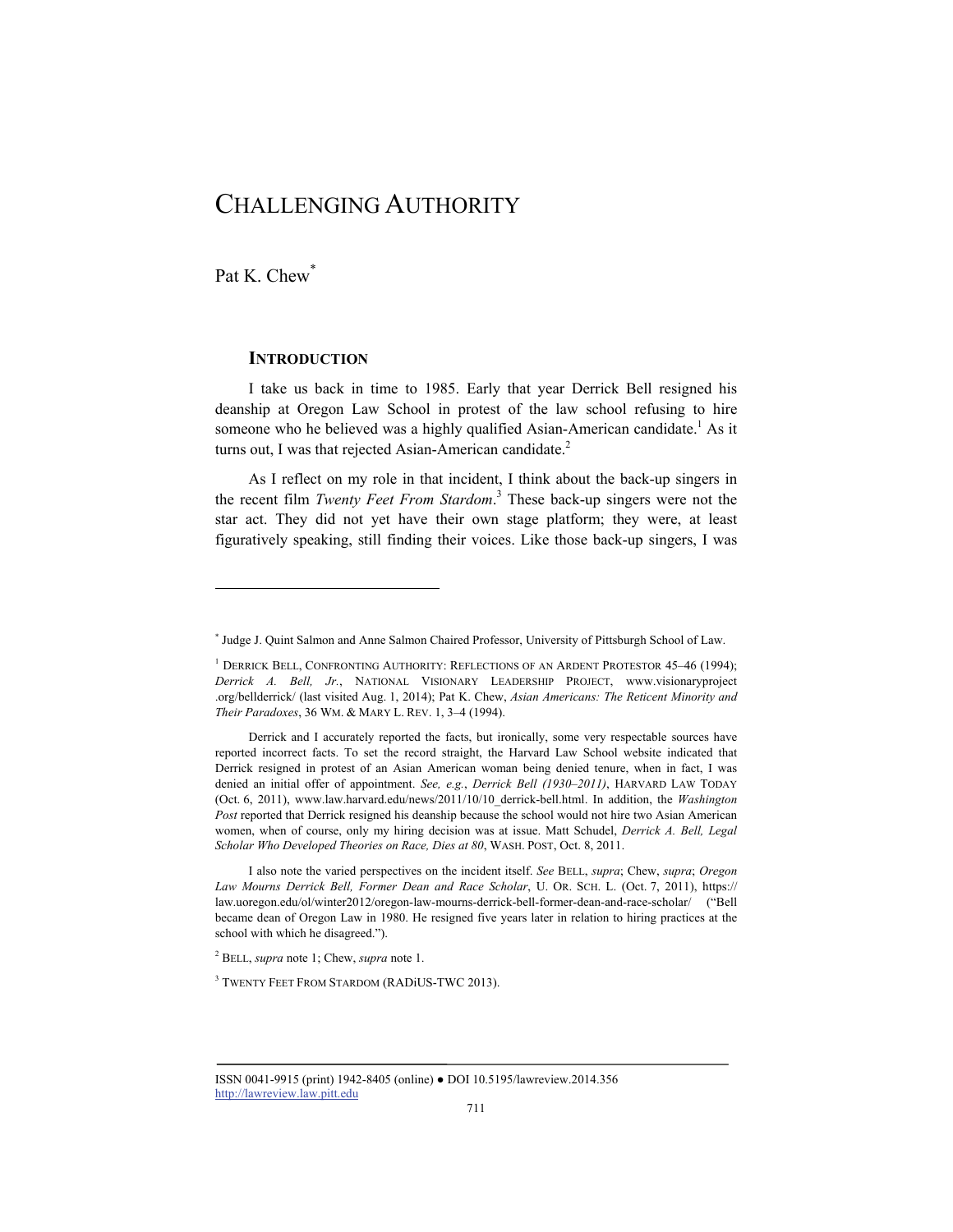P AGE | **712** | V O L . 7 5 | 2014

not the star act in Oregon. I had no particular platform; I was just beginning to find my professional voice. Though I never asked Derrick why he picked me to be his "back-up singer," I just assumed I happened to be at that place at that time—a coincidental symbol of a qualified diversity candidate.<sup>4</sup>

In contrast, Derrick was an established star in constitutional law and critical race theory. By 1985, he had been an illustrious civil rights lawyer, the first tenured African-American faculty member of Harvard Law School, and the author of the leading textbook *Race, Racism, and American Law*. 5

As Derrick predicted, our lives were connected after that Oregon incident. While I always viewed him as a role model and admired him, it was important to me to find my own way. While he was more outspoken, I was more reserved, more reticent.<sup>6</sup> The Oregon experience and knowing Derrick for the next 25 years, however, has motivated me to think more about what might prompt each of us to confront authority and the consequences of doing so. This essay captures some of my observations.

I begin by providing background information on landmark studies exploring the human tendency to conform to authority. I then turn to the other side of the coin, which is the focus of this essay: why do we sometimes overcome this tendency to conform and instead confront authority? Throughout, I draw from interdisciplinary studies and also from Derrick's own work.

#### **I. RESEARCH ON CONFORMING TO AUTHORITY**

Much has been written about people complying with authority—and the very disturbing, sometimes horrendous, acts that result.<sup>7</sup> Herbert Kelman and Lee

l

<sup>7</sup> *See generally* HERBERT C. KELMAN & V. LEE HAMILTON, CRIMES OF OBEDIENCE: TOWARD A SOCIAL PSYCHOLOGY OF AUTHORITY AND RESPONSIBILITY (1989); Stanley Milgram, *Behavioral Study of* 

<sup>4</sup> *See generally* Derrick's ongoing concerns about increasing the diversity of law faculty, particularly of minority women faculty in Josh Getlin, *Raising Hell for a Cause: Education: Two Years After Harvard Law's First Tenured Black Professor Left His Job to Protest the Lack of Faculty Diversity, Little Has Changed. Derrick Bell's Still Angry and So Are His Critics*, L.A. TIMES, Nov. 5, 1992; Montgomery Brower & S. Avery Brown, *An Angry Professor Vows Not to Teach Until Harvard Law School Give a Minority Woman Tenure*, PEOPLE MAG., May 14, 1990, at 19.

<sup>5</sup> *Derrick Bell (1930–2011)*, *supra* note 1.

<sup>6</sup> For example, I intentionally did not mention the Oregon incident to the other schools at which I was interviewing in 1985. I did not want to get a job offer because of it; I did not want to be denied a job offer because of it. For years my colleagues and students at my law school did not know I was *that* Asian-American woman. For further discussion, see Chew, *supra* note 1, at 3–4.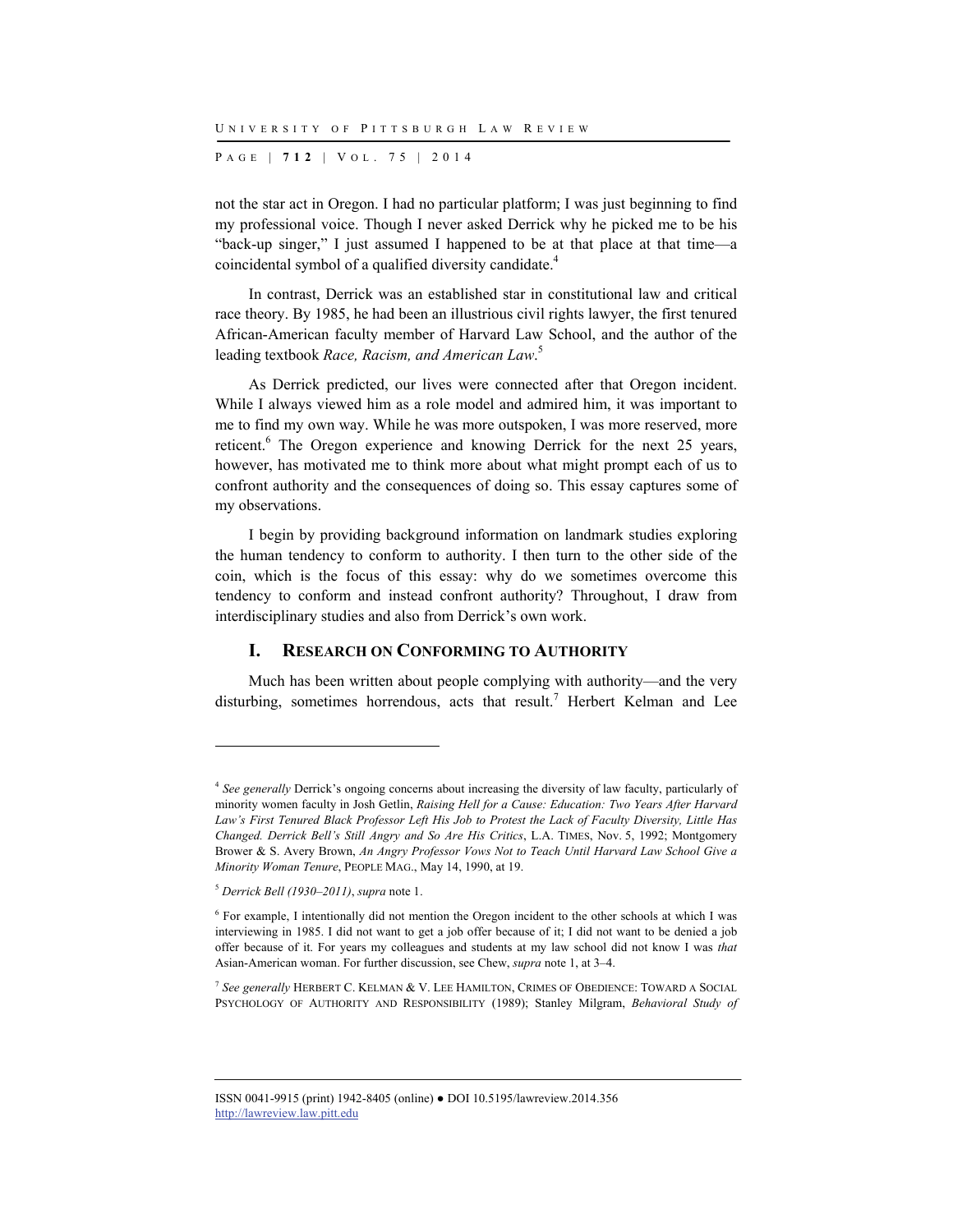Hamilton describe these as "crimes of obedience"—"consequences that often ensue when authority gives orders exceeding the bounds of morality or law."<sup>8</sup> Kelman and Hamilton's work on the social pressures to conform;<sup>9</sup> Stanley Milgram's study on the human propensity to follow authority even when it appears harmful to others;10 and Phillip Zimbardo's experiment on how individuals put in certain situations and roles will act in surprisingly brutal ways if they are authorized to do so,<sup>11</sup> in particular, shaped the research on conformity and authority.

Psychologists Herbert Kelman and Lee Hamilton offer a conceptual model for the human tendency to conform to societal norms and influence.<sup>12</sup> They describe a three-stage process, which culminates in individuals being totally integrated into their social environment. The initial stage is one of "compliance."13 This occurs when individuals accept the influence of others, particularly those in authority, in order to receive a reward or positive gain or to avoid punishment or other negative consequence.14 The second stage, "identification," is when individuals accept influence of others so they can maintain a "satisfying self-defining relationship" to the other.<sup>15</sup> The roles may be reciprocal or the individuals may want to model themselves on the other person.<sup>16</sup> Finally, "internalization" is when individuals accept influence from others in order to maintain congruence with their own beliefs.<sup>17</sup> Conforming to the norms has become consistent with their own selfconcept and personal values.<sup>18</sup>

10 Milgram, *supra* note 7.

11 Haney et al., *supra* note 7.

12 Kelman, *supra* note 9, at 3–17.

 $13$  *Id.* at 3–6.

<sup>14</sup> *Id.*

l

<sup>15</sup> *Id.*

<sup>16</sup> *Id.*

<sup>17</sup> *Id.*

18 Kelman, *supra* note 9, at 11.

*Obedience*, 67 J. ABNORMAL & SOCIAL PSYCHOL. 371 (1963); C. Haney, C. Banks & Philip Zimbardo, *Interpersonal Dynamics in a Simulated Prison*, 1 INT'L J. CRIMINOLOGY & PENOLOGY 69 (1973).

<sup>8</sup> KELMAN & HAMILTON, *supra* note 7, at xi.

<sup>9</sup> KELMAN & HAMILTON, *supra* note 7; Herbert C. Kelman, *Interests, Relationships, and Identities: Three Central Issues for Individuals and Groups in Negotiating Their Social Environment*, 57 ANN. REV. PSCYCHOL. 1 (2006).

ISSN 0041-9915 (print) 1942-8405 (online) ● DOI 10.5195/lawreview.2014.356 http://lawreview.law.pitt.edu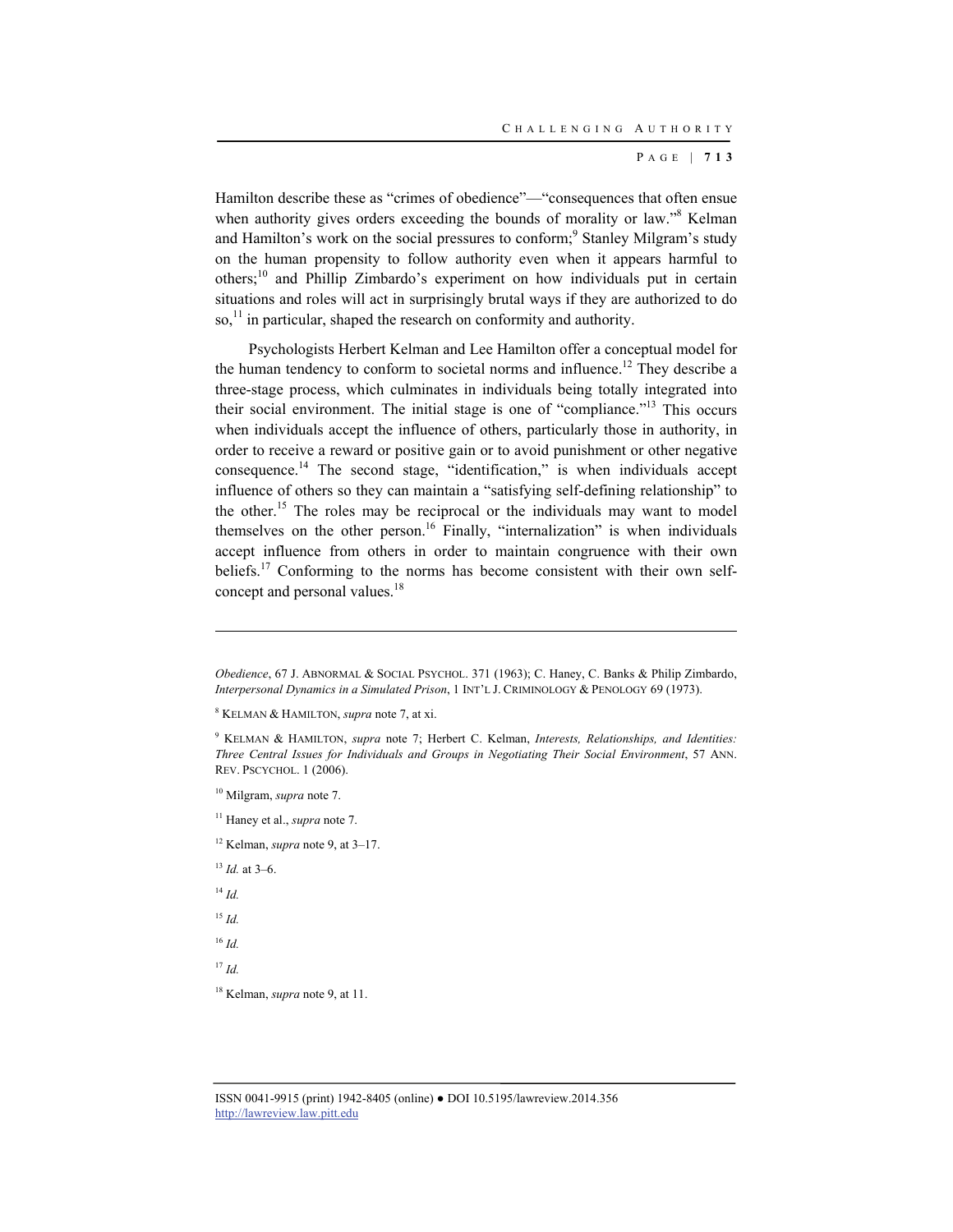P AGE | **714** | V O L . 7 5 | 2014

Thus, individuals are fully integrated into the social system, organization, or group by complying with its rules, identifying with its roles and relationships, and finally internalizing its values.<sup>19</sup> When individuals deviate from these processes and the implied standards for behavior, Kelman and Hamilton predict that individuals will react in certain ways. For instance, those who do not comply with the rules or norms experience social fear and embarrassment; those who do not identify with specified roles and relationships experience guilt and shame; and those who do not internalize the social values feel regret and self-disappointment.<sup>20</sup>

These social pressures to conform appear heightened in certain situations, for instance, when a strong authority figure orders certain behavior. In a famous study in  $1963$ <sup>21</sup> psychologist Stanley Milgram set up a laboratory experiment where study participants sat in one room and played the role of "teachers." They were instructed by an authority figure in a white coat and tie to administer what they believed were increasingly painful electric shocks to "learners" who they could not see but who they believed were experiencing increasing pain because of fabricated audio cues. Many of the teachers continued to shock the learners, even though some of the teachers voiced their personal and moral concerns about what was occurring.22 They apparently found it too difficult to disobey the authority figure's adamant instructions.

Milgram theorized that individuals have a general inhibition to inflicting pain and committing other harmful acts, particularly when they act "autonomously" based on their own conscience and principles. $23$  Over time, however, hierarchical structures became useful as a way to regulate human behavior and to assure stable societies. These institutional systems of authority legitimized certain roles and rules, which served as cues to individuals to act as agents of the system and to carry out these rules. For those in authority, ideally this disposition to act "agentically" is

<sup>19</sup> *Id.*

l

<sup>20</sup> Kelman, *supra* note 9, at 12–13.

<sup>21</sup> Milgram, *supra* note 7. *See also* STANLEY MILGRAM, OBEDIENCE TO AUTHORITY; AN EXPERIMENTAL VIEW (1974); Thomas Blass, *The Milgram Paradigm After 35 Years: Some Things We Know About Obedience to Authority*, 29 J. APPLIED SOC. PSYCHOL. 955 (1999).

<sup>22</sup> MILGRAM, *supra* note 21, at 33.

<sup>23</sup> *See* Robert Cover, *Violence and the Word*, *in* NARRATIVE, VIOLENCE, AND THE LAW: THE ESSAYS OF ROBERT COVER 203, 219–21 (Martha Minow, Michael Ryan & Austin Sarat eds., 1992).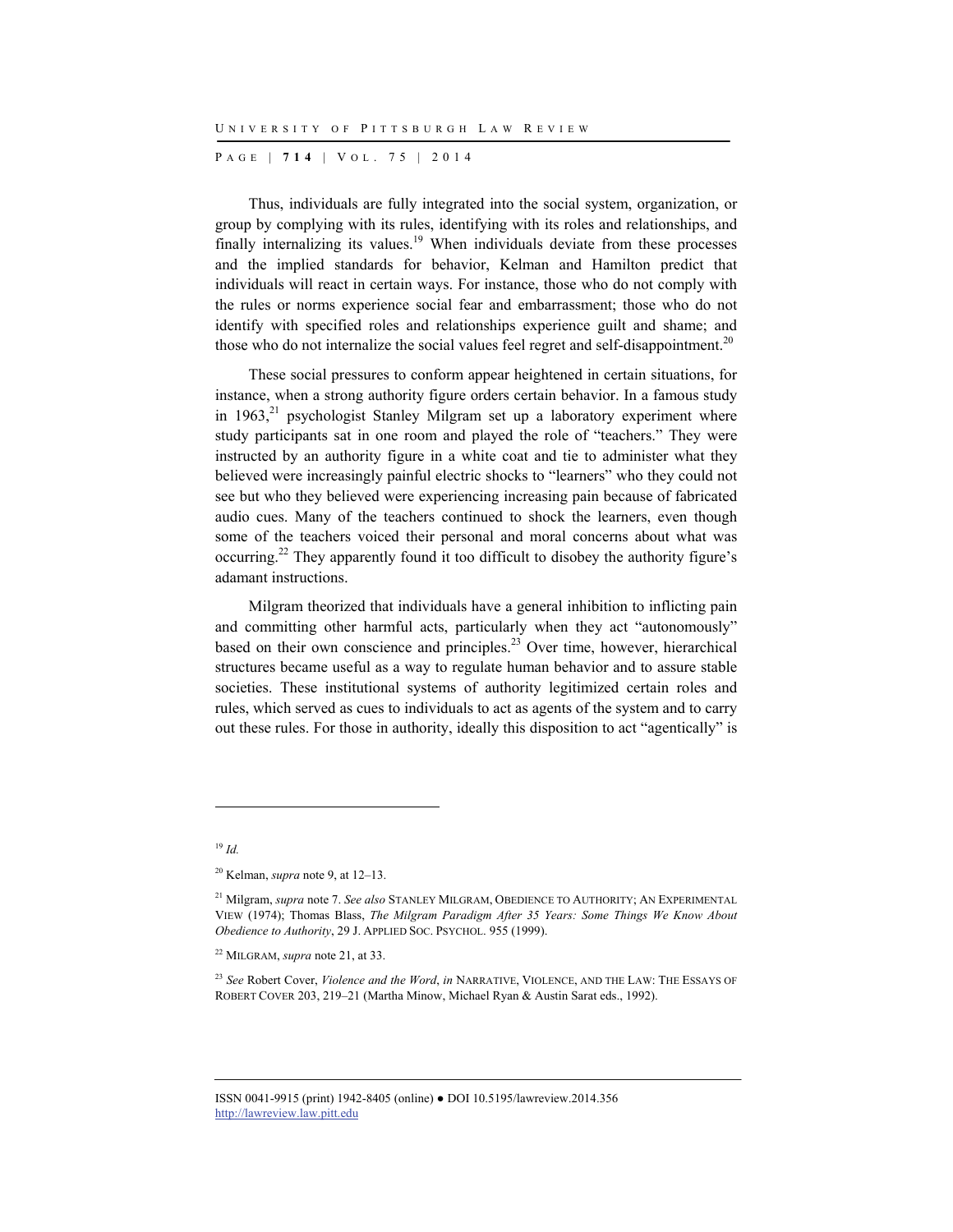stronger than an individual's instinct to act autonomously—so much so that individuals would be blindly obedient to authority.<sup>24</sup>

While one might think that the Milgram study was exceptional, variations of the study have further indicated that individuals may act brutally and inhumanely in certain situations when authorized to do so. In Phillip Zimbardo's classic Stanford Prison Experiment, for instance, college students were recruited and randomly assigned to be either "guards" or "prisoners" in a pretend prison.<sup>25</sup> While the guards were not given specific instructions, Zimbardo and his colleagues encouraged them to act like actual guards in a real prison and to make the prisoners feel powerless.26 Within a day or so, the guards identified with their roles and acted the way they thought actual prison guards would act. They began treating the prisoners brutally, with the prisoners at various times taunted, stripped naked, deprived of sleep and forced to use plastic buckets as toilets. Even Zimbardo started acting like a prison superintendent.<sup>27</sup>

While the guards' surprisingly brutal treatment of their peers in the Stanford Prison Experiment is famous, another lesser-known aspect of the study is of particular interest to our discussion. Five days into the planned two-week study, Christina Maslach, who had just finished her Ph.D. at Stanford, was visiting the prison experiment and observed the guards lining up the prisoners for the night's toilet run. The prisoners came out, and the guards put bags over their heads, chained their feet together and made them put their hands on each other's shoulders, like a chain gang. They yelled and cursed at them.<sup>28</sup> Maslach was aghast at the cruel behavior, emotionally protesting to Zimbardo that the prisoners' brutal treatment and suffering was wrong. Maslach's confronting of Zimbardo's authority prompted Zimbardo to pause, gain some perspective, and subsequently stop the experiment early.<sup>29</sup>

<sup>24</sup> *Id.*

l

<sup>27</sup> *Id.*

<sup>25</sup> Haney et al., *supra* note 7.

<sup>26</sup> Romesh Ratnesar, *The Menace Within*, STANFORD MAG. (July/Aug. 2011), http://alumni.stanford.edu/ get/page/magazine/article/?article\_id=40741 (interviews with participants in the study).

<sup>28</sup> Kathleen O'Toole, *The Stanford Prison Experiment: Still Powerful After All These Years*, STANFORD NEWS SERVICE (Jan. 8, 1997), http://news.stanford.edu/pr/97/970108prisonexp.html.

<sup>29</sup> *Id.*; *see also* Phillip Zimbardo, *On the Ethics of Intervention in Human Psychological Research: With Special Reference to the Stanford Prison Experiment*, 2 COGNITION 243 (1973).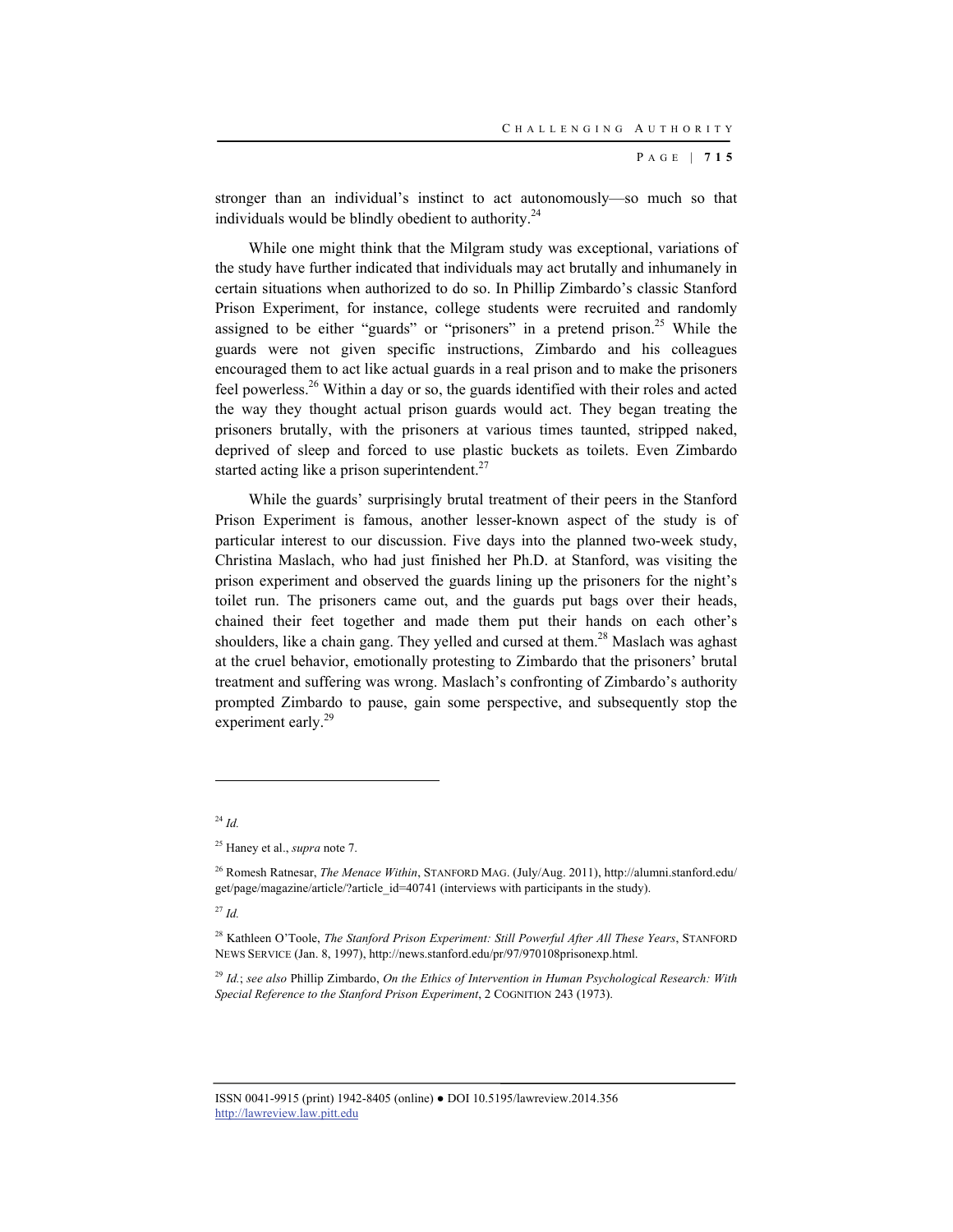P AGE | **716** | V O L . 7 5 | 2014

#### **II. EXPLORING WHY WE CHALLENGE AUTHORITY**

What prompted Maslach to confront Zimbardo? What prompts us to similarly confront authority? While there is much written about individuals complying with authority, there is surprisingly little research on why individuals instead challenge authority. This essay offers my observations on this fledgling conversation.

I posit that certain conditions create opportunities for us to confront authority: namely, when we observe that things are being done in a way that jeopardizes important principles in which we strongly believe *and* jeopardizes the welfare of organizations, institutions, or individuals about which we deeply care. For most of us, these opportunities are filled with angst—as we experience the tension between wanting to conform and wanting to confront, of weighing what we have to lose and what we have to gain by taking one course of action versus another. While there are many ways to challenge authority,  $30 \text{ I}$  limit my comments to those ways that are constructive, legal, and to the extent possible, respectful of diverse worldviews.

Christina Maslach, for instance, saw that the Stanford Prison Experiment was jeopardizing a principle in which she strongly believed—that is, that experimentation with students should be conducted within certain ethical and professional standards, including not harming them psychologically and physically.31 As a recent doctoral graduate, she also likely cared about the university and the psychology department. As it happens, she also cared about Phillip Zimbardo. They were dating and she admired him.<sup>32</sup> She saw the study as jeopardizing the welfare of the university, the psychology department, and Dr. Zimbardo.

#### *A. Challenging Authority in the Workplace*

These opportunities to challenge authority can occur in any aspect in our lives, although I will discuss in particular these opportunities in the workplace and as citizens. Robert Kelley, for instance, has studied in detail employees who are

<sup>&</sup>lt;sup>30</sup> Depending on the issue, those involved, the time in your life, and your personal style—you may choose different ways to protest. (Or you may decide to do nothing for the time being but anticipate a longer-term strategy.) Viewed as a continuum of possibilities: a person can go along but not be personally supportive of the established norms, or question the norms discretely, or more visibly confront and protest authority. In addition, a person can choose to work within the system or work outside the system.

<sup>31</sup> Ratnesar, *supra* note 26.

<sup>&</sup>lt;sup>32</sup> O'Toole, *supra* note 28 (Maslach reflecting on the experience).

ISSN 0041-9915 (print) 1942-8405 (online) ● DOI 10.5195/lawreview.2014.356 http://lawreview.law.pitt.edu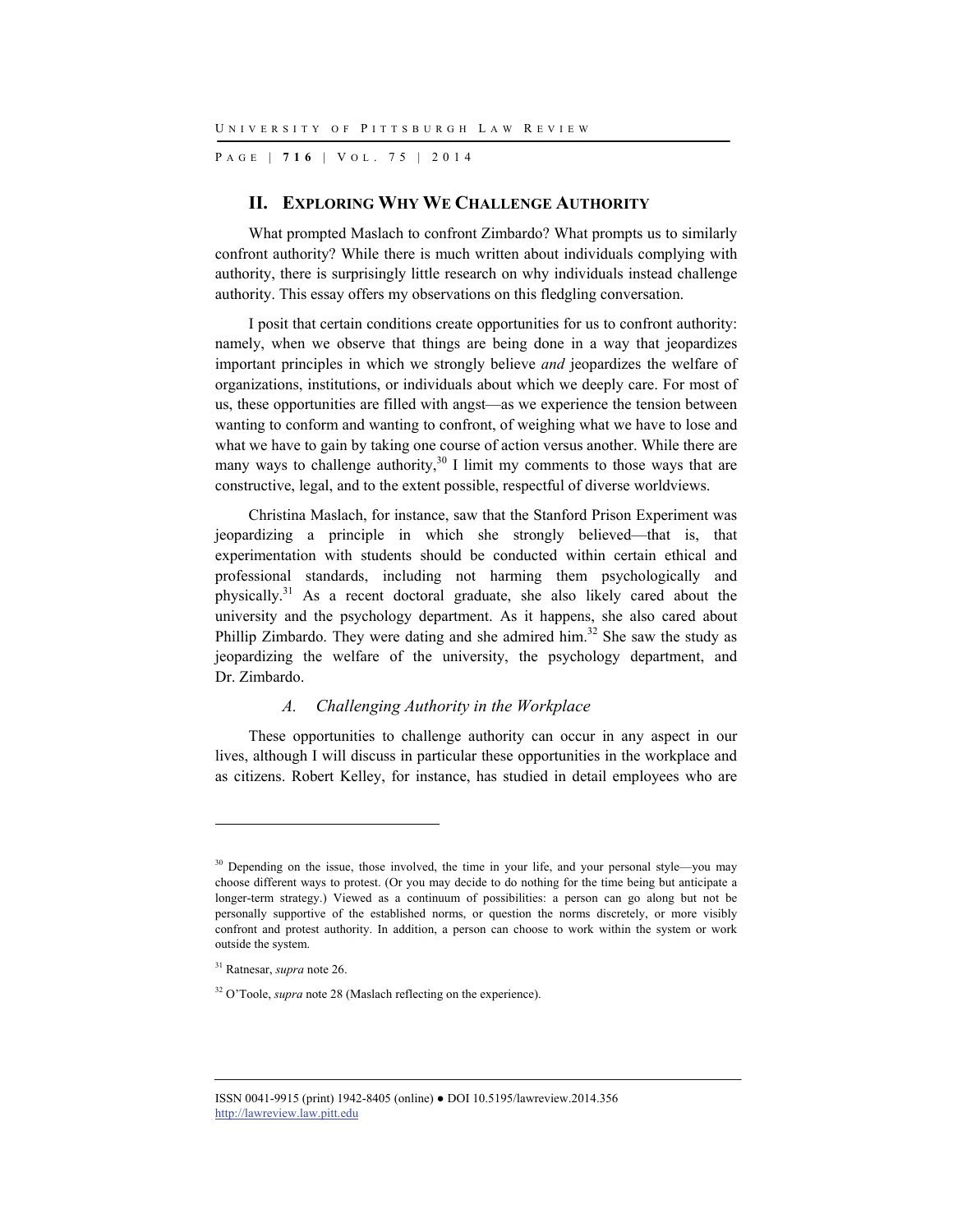willing to challenge authority in order to protect principles in which they believe and to improve the organizations and institutions about which they care.<sup>33</sup> He calls these employees "exemplary followers" with a "courageous conscience."<sup>34</sup> As depicted in the matrix below, he identified two key dimensions that distinguish between major types of followers: the first is the degree to which a person is an "independent and critical" thinker versus being a dependent and uncritical thinker (as shown in the top and bottom of the matrix); the second is the degree to which a person is "actively engaged" in their work versus being passive and detached (as shown in the right and left of the matrix).



Using these two core dimensions, Kelley describes five different types of followers.35 For instance, "conformist" followers see themselves as team players who are committed to doing what the organization needs; but others often see them

<sup>35</sup> *Id.* at 107–14.

l

<sup>33</sup> *See* ROBERT KELLEY, THE POWER OF FOLLOWERSHIP (1991) [hereinafter KELLEY, FOLLOWERSHIP]; Robert E. Kelley, *In Praise of Followers*, HARV. BUS. REV., Nov.–Dec. 1988, at 142.

<sup>34</sup> KELLEY, FOLLOWERSHIP, *supra* note 33, at 87–148.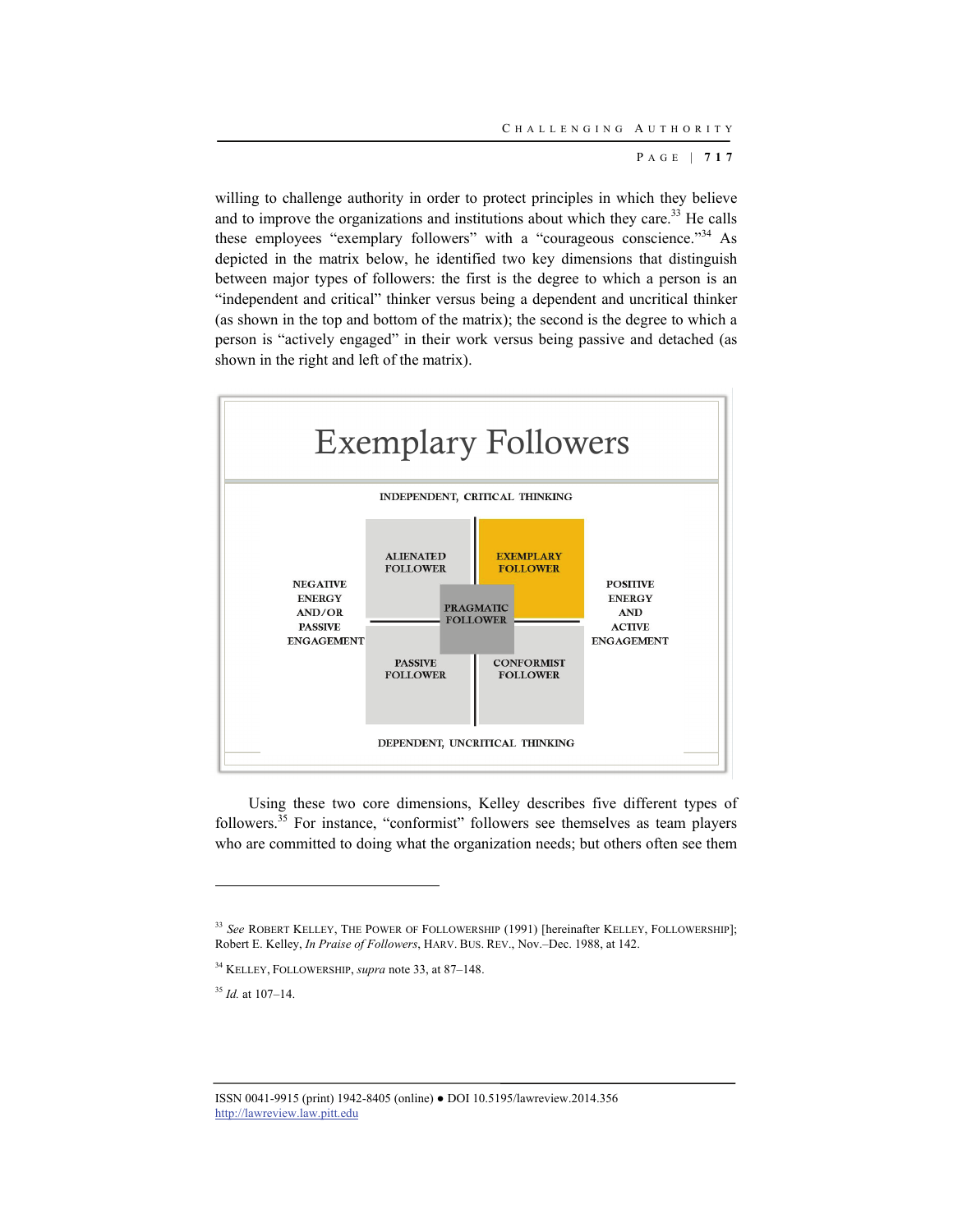P AGE | **718** | V O L . 7 5 | 2014

as lacking their own ideas and avoiding conflict. These followers gravitate toward an established order where uniformity in behavior and attitudes is encouraged.<sup>36</sup>

"Exemplary" followers are distinct from all other types of followers.<sup>37</sup> They successfully balance the two core dimensions—namely, they are independent and critical thinkers, while being actively and constructively engaged in their work and organization.<sup>38</sup> Kelley emphasizes that these core characteristics can be learnable; one is not inherently an exemplary follower or not.<sup>39</sup> This is good news for everyone, but especially young professionals who are formatively developing their skill set. Exemplary followers are characterized by certain attractive job skills, such as taking initiative, assuming ownership, going above and beyond their jobs, and being more productive and effective in their jobs.<sup>40</sup>

Specifically relevant to our topic, exemplary followers often also have a "courageous conscience," which Kelley defines as "the ability to judge right from wrong and the fortitude to take affirmative steps toward what one believes is right."41 These affirmative steps may include confronting authority, including their coworkers, immediate supervisors, leaders in their organizations or industry, or perhaps those outside the organization. When deciding whether or how to exercise their courageous conscience, they are systematic and reflective in their decisionmaking: assessing whether they have a duty to confront authority, they consider what they personally have at stake, what the organization has at stake, the leader's expertise and legitimacy, and the broader community consequences if they do not act.<sup>42</sup> If they decide they do have a duty to confront, they carefully lay the

l

<sup>42</sup> *Id.* at 175–83.

<sup>&</sup>lt;sup>36</sup> Other follower types include the following. "Pragmatist" followers believe they are attuned to the winds of organizational politics; although others may see them as overly game-playing and selfinterested. "Passive" followers tend to rely on the leader's judgment and orders; with others thinking they are just putting in their time. These followers assume the organization does not want or value their ideas. "Alienated" followers see themselves as mavericks and are skeptical of the way things really are. Others may see them as troublesome, cynical, negative, and with a chip on their shoulders. These followers are often disgruntled with their situation because they feel they have not been properly recognized or utilized. KELLEY, FOLLOWERSHIP, *supra* note 33, at 87–124.

<sup>37</sup> *Id.* at 125–47.

<sup>38</sup> *Id.* at 125–26.

<sup>39</sup> *See* ROBERT KELLEY, HOW TO BE A STAR AT WORK: 9 BREAKTHROUGH STRATEGIES YOU NEED TO SUCCEED 11–24 (1998).

<sup>40</sup> KELLEY, FOLLOWERSHIP, *supra* note 33, at 125–47.

<sup>41</sup> *Id.* at 168, 167–98.

ISSN 0041-9915 (print) 1942-8405 (online) ● DOI 10.5195/lawreview.2014.356 http://lawreview.law.pitt.edu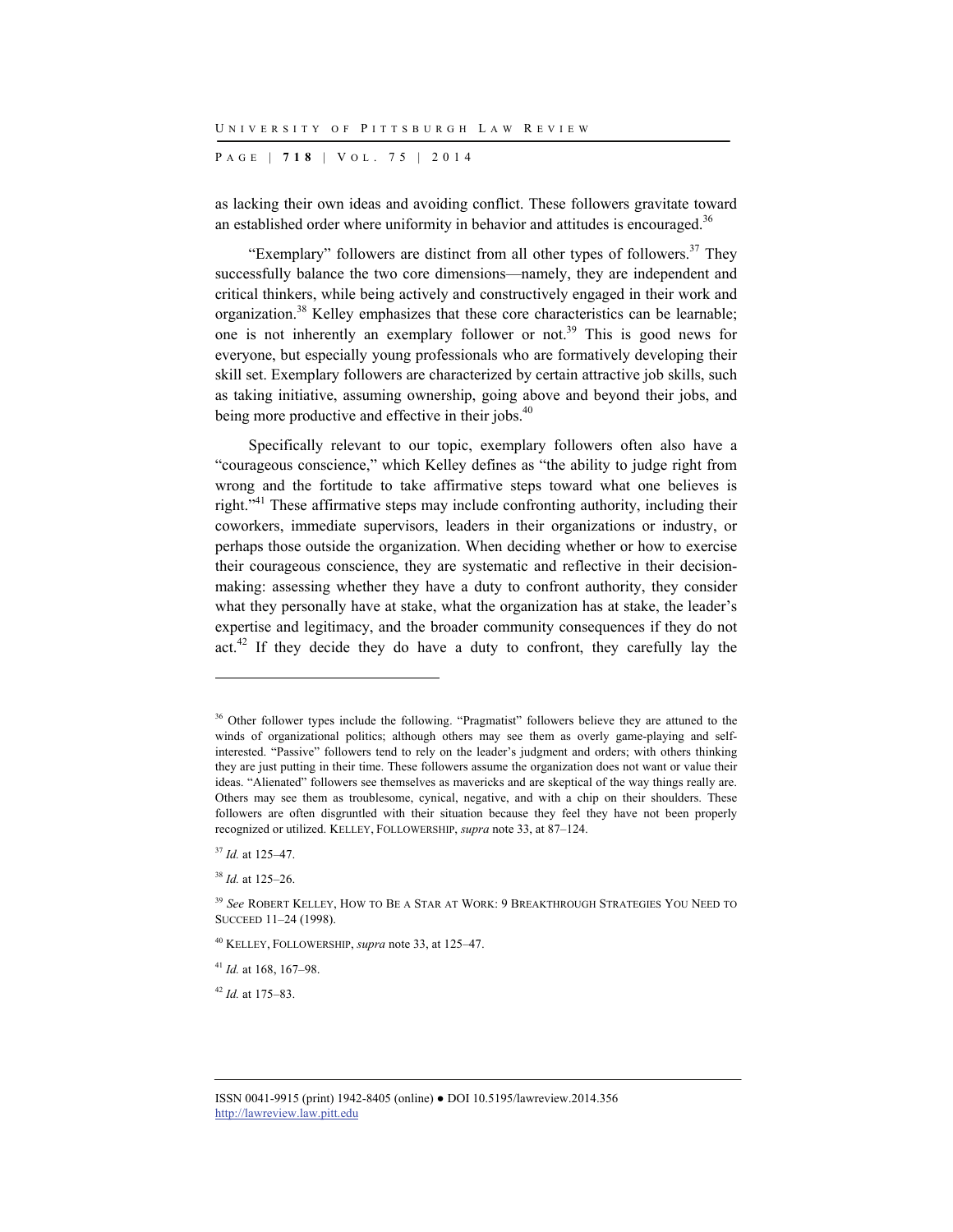groundwork for being effective in achieving what they believe is the right course of action. For instance, they gather the necessary facts, seek wise counsel, frame their position so they will be heard, and educate others on how their best interests are served.<sup>43</sup>

Organizations benefit greatly from exemplary followers who exercise their courageous conscience. In an ethical company involved unintentionally in questionable practices, an exemplary follower can head off embarrassment, expense, and litigation.<sup>44</sup> Consider, for instance, the following example of an exemplary follower who plays a constructive role in preventing racial discrimination in her organization.

#### *B. Racism, Authority, and the Courageous Conscience*

Racism is not as overt today as it once was. But subtle and implicit racism, what some psychologists call "modern racism," continues to exist.<sup>45</sup> For instance, instead of the blatant racist slur, we may rely, perhaps unconsciously, on racial stereotypes that shape our thinking and our conclusions. Social scientists are using innovative new research methodologies to detect and measure this type of racism.<sup>46</sup>

Moreover, studies indicate implicit racism is more likely to occur when authority provides a justification for it.<sup>47</sup> Johnathon Ziegart and Paul Hanges' study, for instance, suggests that individuals appear more likely to act on their implicit biases when an authority figure or role model, such as one's supervisor or organizational leader, condones discrimination.48 Participants in their study were administered a battery of instruments, including one that assessed their implicit (rather than express) racist attitudes. $49$  Participants were then asked to play the role of a manager and to evaluate job applicants for a vice president position on the basis of a packet of information about each candidate. Some participants had an

<sup>46</sup> *Id.*

l

<sup>49</sup> *Id.* at 556–57.

<sup>43</sup> *Id.* at 184–98.

<sup>44</sup> KELLEY, FOLLOWERSHIP, *supra* note 33.

<sup>45</sup> Pat K. Chew, *Seeing Subtle Racism*, 6 STAN. J. C.R. & C.L. 199–204 (2010).

<sup>47</sup> *Id.* at 199. *See also* Arthur Brief et al., *Just Doing Business: Modern Racism and Obedience to Authority as Explanations for Employment Discrimination*, 81 ORG. BEHAV. & HUM. DECISION PROCESSES 72–97 (2000).

<sup>48</sup> Johnathan Ziegart & Paul Hanges, *Employment Discrimination: The Role of Implicit Attitudes, Motivation, and a Climate for Racial Bias*, 90 J. APPLIED PSYCHOL. 550, 560–61 (2005).

ISSN 0041-9915 (print) 1942-8405 (online) ● DOI 10.5195/lawreview.2014.356 http://lawreview.law.pitt.edu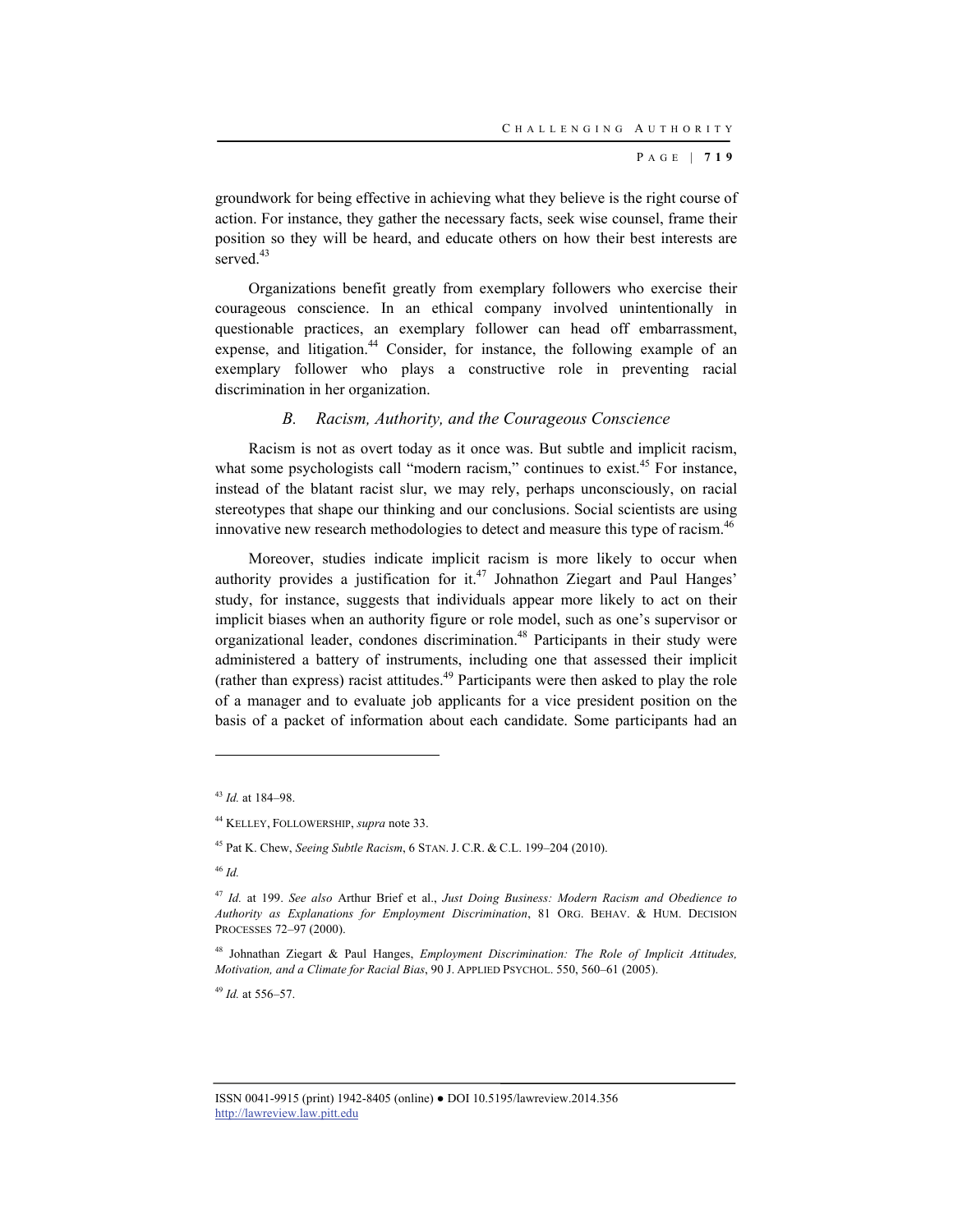P AGE | **720** | V O L . 7 5 | 2014

additional memo from the company president providing a business justification for preferring a white vice president. The researchers found that participants who were provided the business justification for discrimination and had implicit racist attitudes were more likely than others to discriminate and select the white candidate.

How might this research on implicit racism and Kelley's exemplary follower be applied? Imagine that a lawyer for an organization is working with the marketing division in their search process for a new member of the marketing team (which happens to be all white). As part of their hiring process, a supervising manager from the marketing division unit meets with the hiring committee, indicating things to look for in the candidates. The candidate pool currently includes individuals of diverse genders, races, and religions. Among these "qualifications," the manager mentions how the current team works well together because they share common values and interests, and furthermore that these values and interests are the same ones as their customers. Hence, the manager strongly recommends finding someone who would not disrupt this sense of camaraderie and positive client rapport.<sup>50</sup>

The research described above indicates that what may appear to be reasonable business logic (that is, continuity and homogeneity in work teams and client relationships) may also be implicit albeit unconscious racial bias (that is, excluding minority candidates on the assumption they will not be good team members or develop positive client relationships just because they are a departure from the current all-white marketing team). Furthermore, the business justification offered by a manager (namely, a person in authority) would increase the probability of an interviewer's implicit bias occurring in the hiring process.

As an exemplary follower, the lawyer could intervene by diplomatically offering an alternative perspective that would help the organization decrease the risk of legal liability, while gaining insights on hiring talented individuals. For instance, she could point out the benefits of a more diverse team, such as increased creativity and improved problem-solving, and emphasize that customers' primary concerns are about service and product quality. Furthermore, as a lawyer, she could note the possible legal risks of the hiring process appearing discriminatory (for instance, if the process consistently yielded disproportionally fewer minority hires). This lawyer's tactful "confronting of authority" would eliminate, or at least diminish, the business justification offered by authority, thus decreasing the

<sup>50</sup> This hypothetical is modified from one described in Brief et al., *supra* note 47, at 80.

ISSN 0041-9915 (print) 1942-8405 (online) ● DOI 10.5195/lawreview.2014.356 http://lawreview.law.pitt.edu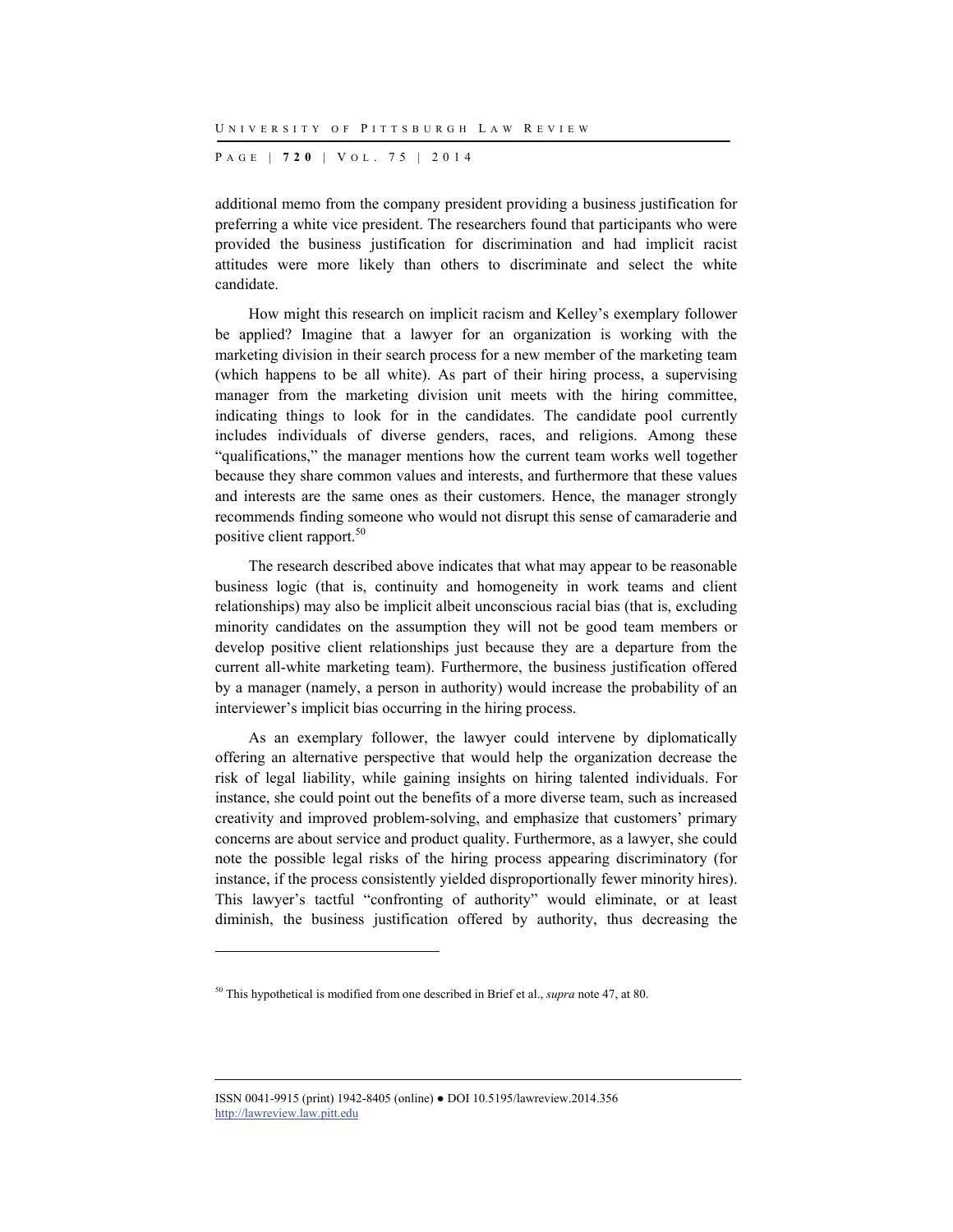chances of implicit racism occurring. At the same time, her courageous conscience has helped her organization.

## *C. Whistle-Blowers*

Unlike our discrete and diplomatic lawyer above, other employees may conclude they need to be more confrontational and public. As Kelley counsels, working within the system is preferred, but if the principles and potential harm are significant enough and you meet insurmountable resistance within the organization, then you may have to go outside the organization to disclose and protest  $misconduct.<sup>51</sup>$ 

Whistle-blowing employees are clear counter-examples to those individuals who are blindly obedient. Whistle-blowers who disclose some wrongdoing or corruption do "good," namely by preventing anticipated harms. Consider, for example, two well known cases subsequently depicted in popular films.<sup>52</sup> Jeffrey Wigand was a former chief scientist at a major tobacco company.<sup>53</sup> Through his disclosures, he forced tobacco companies to admit their intentional manipulation of nicotine levels in cigarette smoke with the purpose of causing smokers to become addicted.<sup>54</sup> A second whistle-blower example is Karen Silkwood, who was a technician and labor activist at a nuclear power plant.<sup>55</sup> She testified to the Atomic Energy Commission about safety and health risks at nuclear power plants.

But there are dozens of lesser-known whistle-blower cases, such as Marsha Coleman-Adebayo and Nancy Olivieri. Coleman-Adebayo was a Senior Policy Analyst in the Office of the Administrator at the U.S. Environmental Protection Agency  $(EPA)$ .<sup>56</sup> While assigned in South Africa to assist the government on public health issues, she disclosed to the EPA that an American company was

<sup>54</sup> *Id.*

l

<sup>51</sup> KELLEY, FOLLOWERSHIP, *supra* note 33, at 195–96.

<sup>52</sup> THE INSIDER (Touchstone Pictures 1999) (film on Jeffrey Wigand); SILKWOOD (ABC Motion Pictures 1983) (film on Karen Silkwood).

<sup>53</sup> Rick Lyman, *A Tobacco Whistle-Blower's Life Is Transformed*, N.Y. TIMES (Oct. 15, 1999), http://www.nytimes.com/1999/10/15/us/a-tobacco-whistle-blower-s-life-is-transformed.html.

<sup>55</sup> *The Karen Silkwood Story: What We Know at Los Alamos*, LOS ALAMOS SCIENCE No. 23, at 252 (1995), *available at* http://fas.org/sgp/othergov/doe/lanl/00326645.pdf.

<sup>56</sup> *Dr. Marsha Coleman-Adebayo Biography*, NO FEAR INSTITUTE, https://thenofearinstitute .wordpress.com/about/dr-marsha-coleman-adebayo-biography/ (last visited Aug. 15, 2014).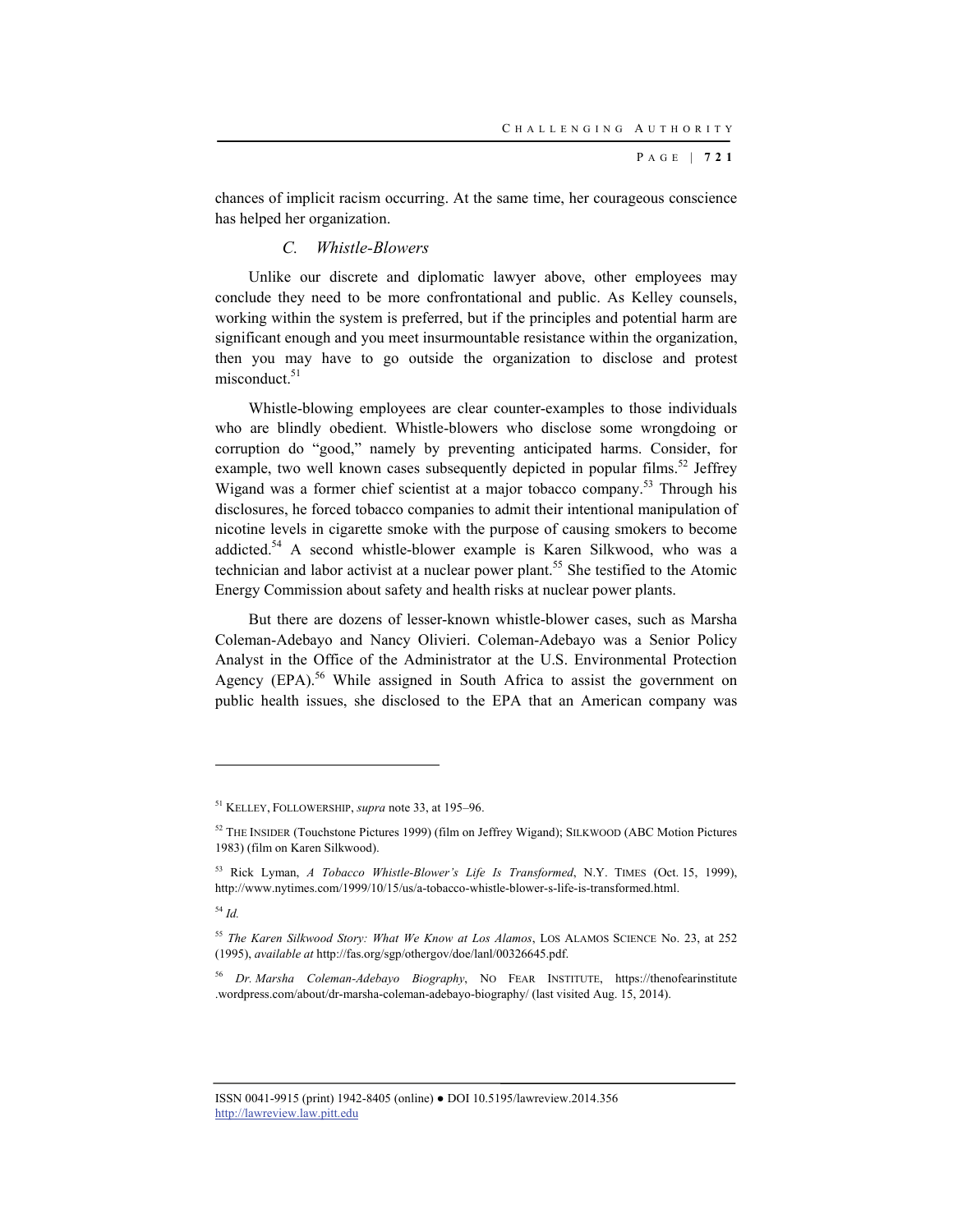P AGE | **722** | V O L . 7 5 | 2014

exposing African miners to mining vanadium, a dangerous substance.<sup>57</sup> She then blew the whistle on the EPA for illegal racial and gender discrimination. Her case eventually led to the passing of the No-FEAR Act, which makes federal agencies more accountable for employee complaints.<sup>58</sup>

Nancy Olivieri was part of a research group evaluating the use of the drug deferiprone to treat persons with a blood disorder.<sup>59</sup> Olivieri became concerned about the drug's inefficacy and toxicity. She informed Apotex, the drug maker, and the research ethics board that was monitoring the research. The ethics board instructed Olivieri to inform study participants about her concerns. Apotex responded by noting that Olivieri had signed a confidentiality agreement as part of the drug trial and that informing participants about her concerns would violate that confidentiality agreement. Apotex disputed Oliveri's findings and threatened to vigorously pursue all legal remedies against her if she disclosed her conclusions to patients. Olivieri nonetheless disclosed her concerns to her patients and published her findings in a medical journal, suggesting that deferiprone led to progressive hepatic fibrosis.<sup>60</sup>

By whistle blowing, these individuals intervened in a stream of events that would have otherwise lead to negative consequences. By confronting authority rather than being blindly obedient, they prevented harm to others and society. At the same time, they acted on their own principles of right and wrong while trying to improve their organizations and industries. Whistle blowers, however, may pay a high social and personal cost for confronting authority. They may become ostracized by their industries and find it difficult to get new jobs. Ironically, some few also are heralded as heroes.

#### *D. Challenging Authority as Citizens*

We also may encounter these opportunities to challenge authority as ordinary citizens going about our every-day lives. Political scientists Stefano Passini and Davide Morselli point out that society tends to think of disobedience as the

l

<sup>58</sup> *Id.*

<sup>60</sup> *Id.*

<sup>57</sup> *Id.*

<sup>59</sup> Gary Schwitzer, *Medical Research Ethics Whistle Blower Nancy Olivieri Honored Again*, HEALTH NEWS REVIEW.ORG. (May 31, 2012), http://www.healthnewsreview.org/2012/05/medical-researchethics-whistleblower-nancy-olivieri-honored-again/.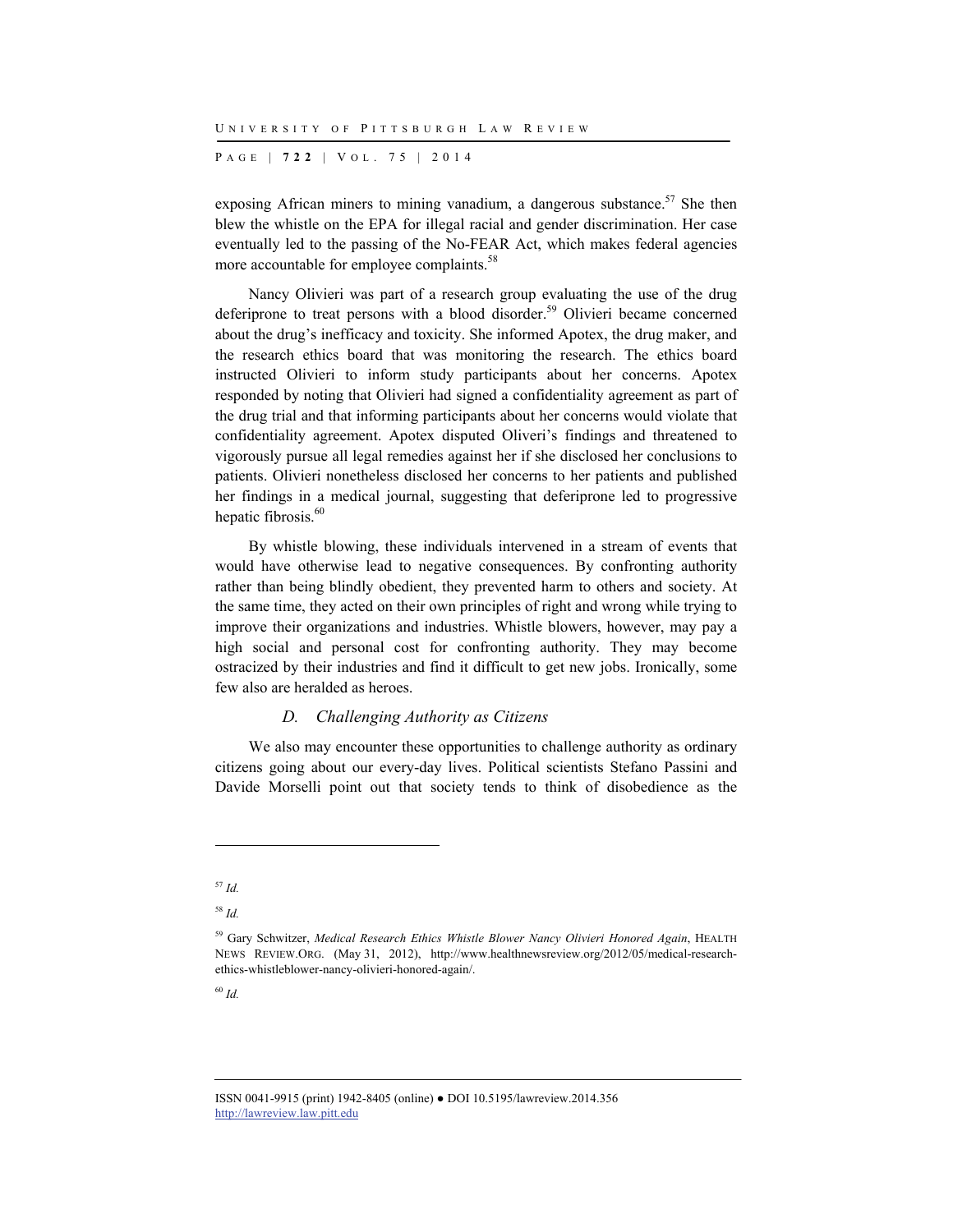opposite of obedience. $61$  Yet if obedience to authority is important in ensuring the stability of social and group life, they posit, then perhaps disobedience is crucial in some circumstances—namely in stopping the authority relationship from degenerating into an authoritarian relationship. In this sense, disobedience and obedience are more on a continuum than an antithesis of each other. Both can exist and even complement the other.

They explored their theory further in a study of students, whose attitudes toward obedience, disobedience, authoritarianism, responsibility for human rights, and their values were measured. $62$  They found that people who consider both obedience and disobedience between the individual and society as important are more likely to value democratic principles and consider themselves responsible for defending human rights. In contrast, people who value obedience but consider disobedience as a threat to the status quo are more likely to be authoritarian.

In discussing these results, Passini and Morselli suggest that obedience and disobedience should coexist, and that risks otherwise arise: $63$ 

Authoritarian attitudes, in terms of the uncritical submission to authority, emerge when there is no room for constructive disobedience . . . this implies that the meanings attributed to disobedience may have a protective function against the degeneration of the authority relationship into an authoritarian relationship. That is, [it is important that] disobedience is not considered only as a transgression of the rules or as the right to express one's own opinion, but is conceived of as a duty and as a self-account of responsibility towards others.

Furthermore, Passini and Morselli distinguish between types of disobedience.<sup>64</sup> The first type is "anti-social" disobedience. It is destructive in the sense that it is not directed at improving society at large or improving egalitarian principles; rather it is enacted as a way to favor one's own group "achieving rights" and policies that do not erase inequality but only change the distribution of inequality.65 The second type of disobedience is "pro-social." It is constructive in

<sup>62</sup> *Id.* at 3–11.

<sup>63</sup> *Id.* at 10–11.

<sup>64</sup> *Id.*

l

<sup>65</sup> *Id.*

<sup>61</sup> Stefano Passini & Davide Morselli, *The Obedience-Disobedience Dynamic and the Role of Responsibility*, 10 J. COMMUNITY & APPL. SOC. PSYCHOL. 1–14 (2010).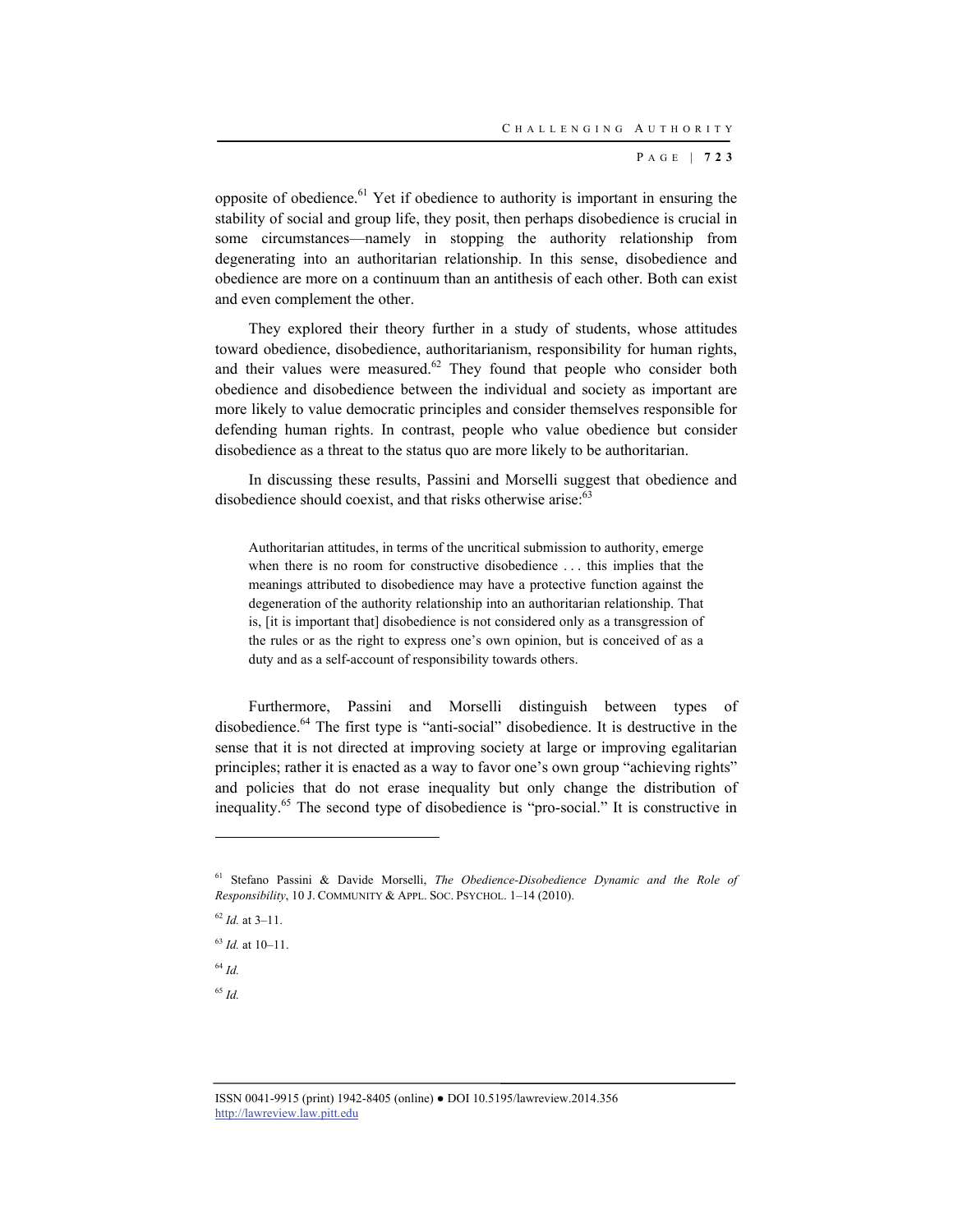P AGE | **724** | V O L . 7 5 | 2014

the sense that it advocates change for the benefit of everyone.<sup>66</sup> It recognizes the importance of obeying for the functioning of society, while at the same time, acknowledges the limits of authority. These individuals selectively disobey and only within particular contexts, for instance, when authority's demands are immoral and intolerably harmful.<sup>67</sup>

There are many constructive ways that citizens can challenge those in power. The most direct is to exercise our right to vote, to work for those candidates who we believe best represent democratic values, and to run for office ourselves.

While tailored for his particular political environment, the former President of the Czech Republic Vaclav Havel's parable of the greengrocer<sup>68</sup> illustrates that citizens can effectively confront authority even with purposeful inaction. This inaction can be especially meaningful if done collectively. Havel describes greengrocers in the totalitarian communist regime in Czechoslovakia, who follow the ritual of hanging a small poster with a communist slogan on the store window next to their bins of tomatoes and green peppers. The grocers do not identify with the message or its ideology, rather they hang the government-endorsed poster as a form of obedience and compliance, "by accepting appearances as reality, by accepting the given rules of the game, thus making it possible for the game to go on."<sup>69</sup>

In contrast, if the green grocers decided to take purposeful inaction by not hanging the poster, this would constitute a meaningful questioning of authority. As one commentator explains:

Our greengrocer, seemingly unimportant and powerless, nevertheless has the potential to threaten the regime with an action as small as neglecting to hang a certain sign in his window. In fact, if all the greengrocers one day took down their signs, precisely this act would be the beginning of a revolution.<sup>70</sup>

l

<sup>69</sup> *Id.* at 15.

<sup>66</sup> *Id.*

<sup>67</sup> *Id.*

<sup>68</sup> Vaclav Havel, *The Power of the Powerless*, *in* VACLAV HAVEL, THE POWER OF THE POWERLESS: CITIZENS AGAINST THE STATE IN CENTRAL EASTERN EUROPE 13 (1985).

<sup>70</sup> Marci Shore, *The Sacred and the Myth: Havel's Greengrocer*, 3 CONTAGION: J. VIOLENCE, MIMESIS, AND CULTURE 163, 173 (1996).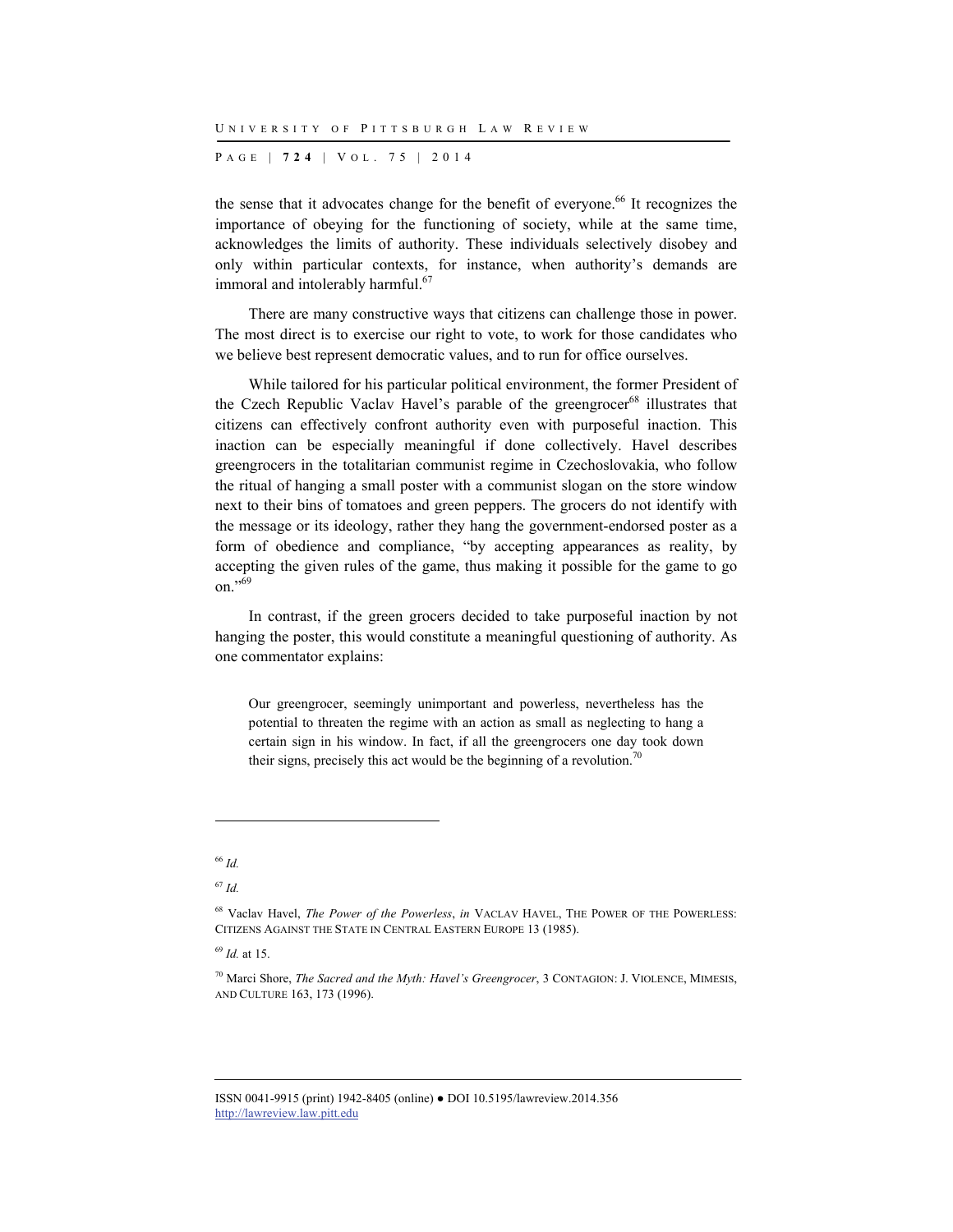## *E. Affirming Self-Worth and Derrick Bell*

When Derrick Bell explained why he challenged authority, he added a reason different than those above. He described his reason as the "fragility of our selfworth."

[T]hose of us who speak out are moved by a deep sense of the fragility of our self-worth. It is the determination to protect our sense of who we are that leads us to risk criticism, alienation, and serious loss while most others, similarly harmed, remain silent. $71$ 

What Derrick labeled as the "fragility of our self-worth" is as aptly called the "the affirmation of our self-worth." To further explain, consider Kelman and Hamilton's third stage of being socially assimilated. This stage of "internalization" requires that an individual's values and principles are totally congruent with society's established norms.72 But what happens if instead an individual chooses not to internalize all of society norms? Thus, for instance, to the extent that society discriminates, discredits, discounts one's worth because of gender or race individuals challenging that discrimination affirms their personal principles of antidiscrimination and asserts that their worth is greater than society has assessed.

Consider, for instance, a young minority lawyer who readily engages in the rules, norms, roles, and relationships in his law firm. Consistent with Kelman and Hamilton's model, $^{73}$  he is complying with the rules as a way to receive the rewards that comes with being a first-year associate and is involved in the firm's professional relationships because those relationships are self-serving. What if the young lawyer, however, begins to observe what appear to be unfair and discriminatory work-related decisions (for instance in how assignments or hiring and promotion decisions are made). It could be then that the young lawyer cannot internalize the values of the law firm because it compromises his own personal values and self-identity. Therefore, he may choose instead to not conform and instead confront the law firm, thus taking action consistent with his sense of self even if that action would risk his job security and not necessarily stop the law firm's improprieties.

72 Kelman, *supra* note 9, at 10–11.

<sup>71</sup> BELL, *supra* note 1, at ix–x.

<sup>73</sup> *Id.*

ISSN 0041-9915 (print) 1942-8405 (online) ● DOI 10.5195/lawreview.2014.356 http://lawreview.law.pitt.edu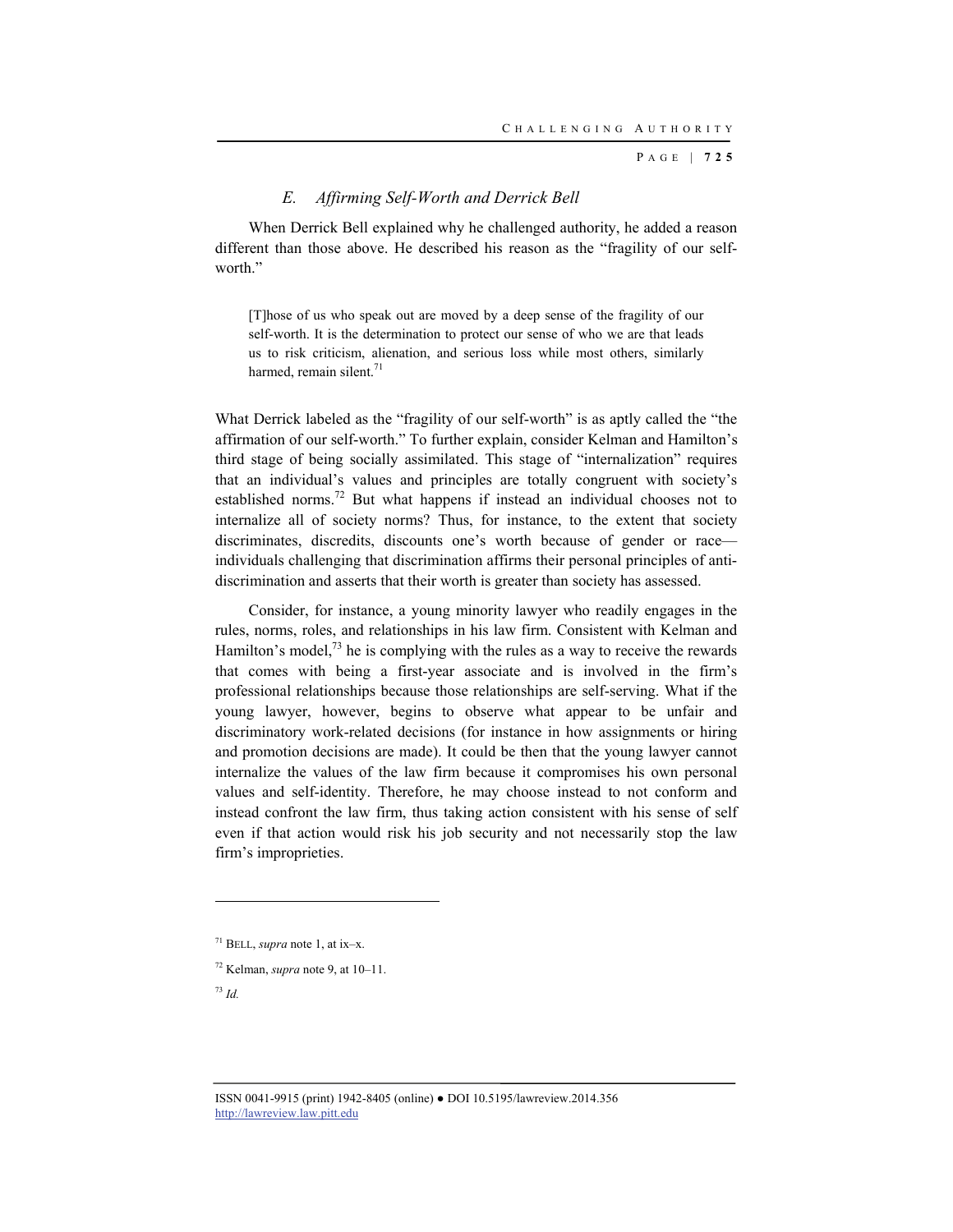P AGE | **726** | V O L . 7 5 | 2014

If his challenge is carefully planned and strategically implemented, as Kelley advises, $74$  it may in fact result in successfully and positively influencing the firm's management policies. In either case, he has exercised control over his own decision-making and acted in accordance with his principles. Furthermore, as Havel would describe it, he is clearly rejecting the "rituals" of every-day racial discrimination by refusing to play the "given rules of the game."<sup>75</sup>

Indeed, Derrick described his struggles for racial justice as a source of personal satisfaction.<sup>76</sup> There was a kind of self-affirming and transformative power of self-examination and choice, a way of gaining control of one's life in a racist society.

There is a difference, however, between protestors' being effective in achieving their stated goals versus achieving some "good" viewed more broadly. This was a difference that Derrick understood well. His protests over the lack of diversity hiring did not always achieve his stated goals: Oregon did not change their mind and make me an offer;<sup>77</sup> Harvard did not respond at that time to his protest by hiring women of color for their faculty.<sup>78</sup> It is likely that his "bosses" at Harvard would not have called him an "exemplary" follower who helped the law school be more productive.

On the other hand, Derrick's protests showed that he was willing to take action, even at a considerable social and personal cost, to bring attention to his causes—to live critical race theory and not just to write about it. By doing so, he surely put the issues on the table and over time prompted many others to reflect more earnestly about the decisions they made and their commitment to principles they espoused. He also inspired many "students," both in and out of the classroom, both at this law school and in other institutions. Many of these students are now in positions where they can influence change and shape government and institutional policies. In these ways, his protests had very positive and on-going "trickle-up" effects.

<sup>78</sup> *Id.* at 4.

<sup>74</sup> KELLEY, FOLLOWERSHIP, *supra* note 33, at 184–98.

<sup>75</sup> Havel, *supra* note 68.

<sup>76</sup> BELL, *supra* note 1, at xi.

<sup>77</sup> *Id.* at 45.

ISSN 0041-9915 (print) 1942-8405 (online) ● DOI 10.5195/lawreview.2014.356 http://lawreview.law.pitt.edu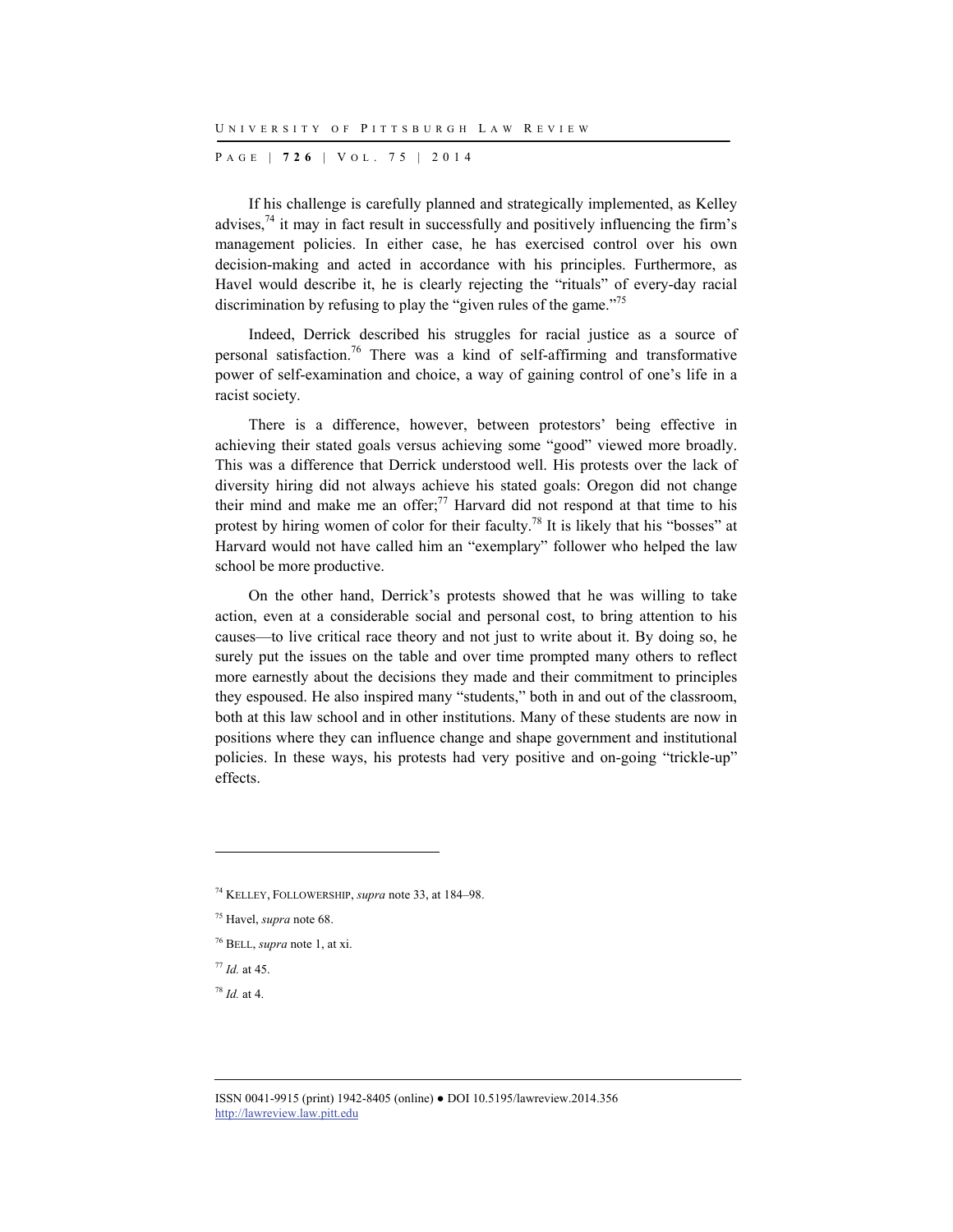### **IN CLOSING**

l

Derrick Bell was right when he predicted in 1985 that his life and my life would be interconnected. How ironic it is, for instance, that I ended up teaching at the very law school that Derrick attended—that this law school faculty had the same vote of confidence in my abilities that Derrick had. As I prepared this essay, I was reminded how much others and I learned from him.

One of his lessons was that, as lawyers and legal scholars, we are uniquely skilled and positioned to confront authority. From our first day of law school, we are trained to "think like a lawyer," including the basic skills of spotting legal issues, identifying the legal principles, determining the facts, applying the principles to the facts to reach a legal conclusion. In a nutshell, we have learned the analytical skills necessary to scrutinize whether a principle or order or norm makes sense. We also learned to use judicial opinions and statutes to advocate for a particular position, and we are skilled at using the justice system to achieve certain outcomes. In other words, we are trained both to understand and to question authority, and if appropriate, to challenge authority and its mandate.

It is no wonder then that legal scholars and lawyers have so often confronted authority. Faculty do it in their scholarship and professional activities. Consider, for instance, Professor Michael Olivas, who has for years agitated for fairer immigration laws and increased Latino/a representation on law school faculties.<sup>79</sup> It was his idea years ago to publicize the "dirty dozen" law schools, those schools with the worst Latino/a faculty representation.<sup>80</sup> Professor Frank Wu regularly criticizes in his writings and in the media the treatment of Asian Americans in American society.<sup>81</sup> In his upcoming book, he reminds us of the lessons of the tragic Vincent Chin case.<sup>82</sup>

<sup>79</sup> *Michael Olivas*, U. HOUSTON L. CENTER, https://www.law.uh.edu/faculty/main.asp?PID=31 (last visited Aug. 15, 2014). Despite or perhaps because of all those years of agitation, Professor Olivas is now a leader among his peers. He is a recent President of the Association of American Schools and Director of the Institute for Higher Education. *Id.*

<sup>80</sup> Marie McCullough, *A Hispanic Plea for Law Teachers*, THE INQUIRER (Mar. 7, 1993), http://articles.philly.com/1993-05-07/business/25963705\_1\_hispanic-students-law-schools-olivas.

<sup>81</sup> *See, e.g.*, FRANK H. WU, YELLOW: RACE IN AMERICA BEYOND BLACK AND WHITE (2003). Wu is now the Chancellor at the University of California Hastings College of Law and a regular blogger for the *Huffington Post*. *Frank H. Wu*, HUFFINGTON POST (Mar. 24, 2015), http://www.huffingtonpost.com/ frank-h-wu/ (index of commentary written by Wu).

<sup>82</sup> *See Frank Wu Interview: The Historical Context Behind Vincent Chin's Murder*, VINCENT WHO?, http://www.vincentwhofilm.com/interviews/frank\_wu/ (last visited Aug. 30, 2014).